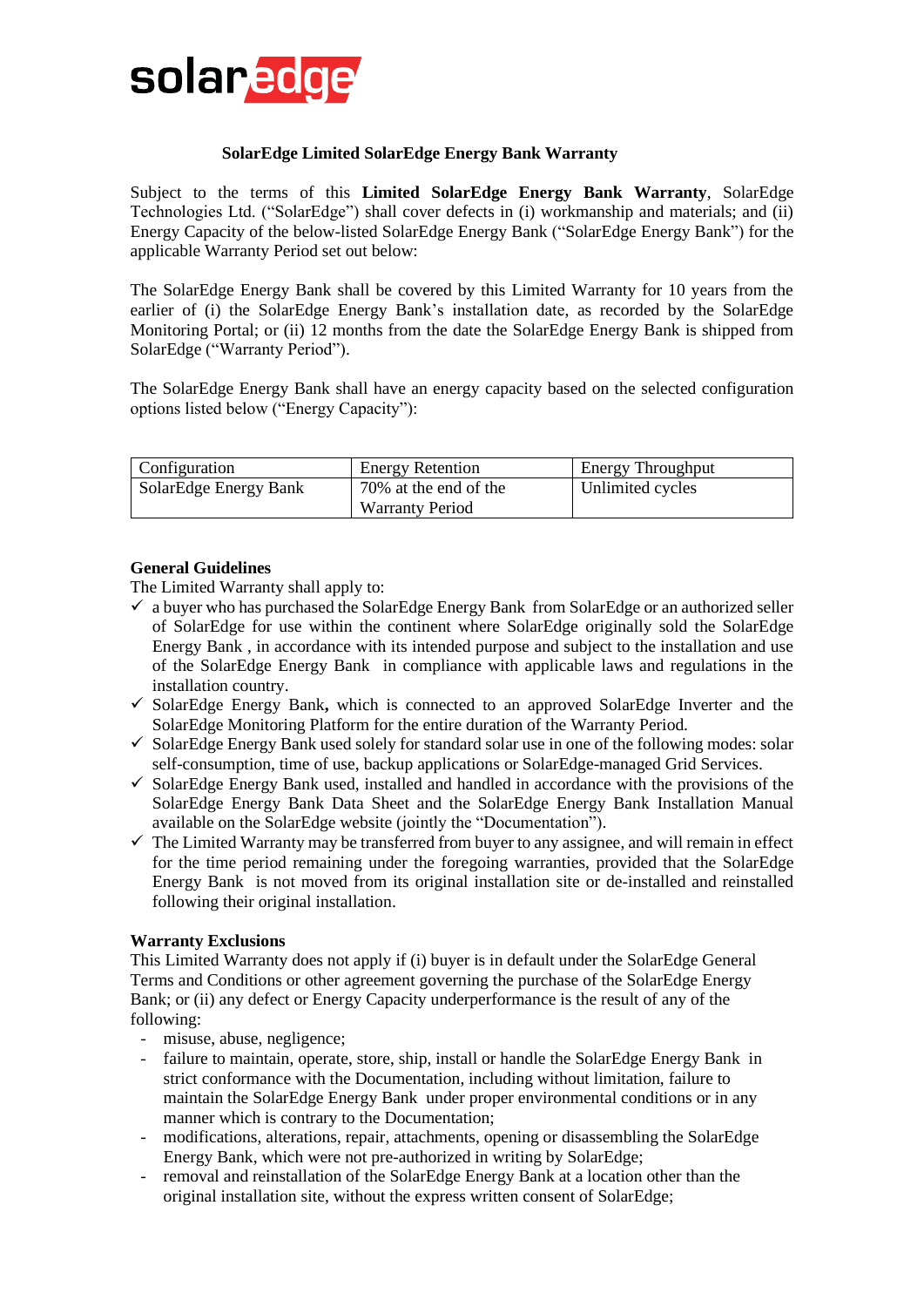

- use of the SolarEdge Energy Bank in combination with equipment, items or materials not permitted by the Documentation or in violation of local codes and standards,
- connecting the SolarEdge Energy Bank to software, interfacing, parts, supplies or other products not supplied by SolarEdge;
- improper site preparation or maintenance or improper installation;
- accidents or other force majeure events such as (but not limited to) flood, earthquake, fire, power surges, lightning, pest damage, corrosion, actions of third parties, direct exposure to water or other substances or other events beyond SolarEdge's reasonable control or not arising from normal operating conditions;
- shipping or transport to or from buyer where buyer arranges such shipping or transport;
- the Energy Bank is installed in locations where the ambient temperature exceeds 40°C for 5% or more of the warranty period; or the ambient temperature is below 0°C for 5% or more of the warranty period.

This Limited Warranty does not cover cosmetic or superficial defects, dents, marks or scratches, which do not influence the proper functioning of the SolarEdge Energy Bank.

# **Failure to Connect the SolarEdge Energy Bank to the SolarEdge Monitoring Portal**

In order to provide this Limited Warranty for the Warranty Period, SolarEdge requires the ability to update the SolarEdge Energy Bank through remote firmware upgrades. Buyer acknowledges that remote upgrades may temporarily interrupt the operation of the SolarEdge Energy Bank. By installing the SolarEdge Energy Bank and connecting it to the SolarEdge Monitoring Portal, buyer consents to SolarEdge updating the SolarEdge Energy Bank from time to time, without prior notice. If the SolarEdge Energy Bank is not connected to SolarEdge Monitoring Portal, SolarEdge will not be able to honor this Limited Warranty.

# **Remedies**

If, during the applicable Warranty Period, buyer discovers any defect in workmanship and materials or suspects that the SolarEdge Energy Bank fails to comply with the Energy Capacity Warranty and buyer therefore seeks to activate the Limited Warranty, then buyer shall, promptly after such discovery, report the defect to SolarEdge by visiting <https://www.solaredge.com/aus/Support-Centers> and providing the following information: (i) a short description of the defect, (ii) the SolarEdge Energy Bank's serial number, and (iii) a scanned copy of the purchase receipt or warranty certificate of the SolarEdge Energy Bank. Upon buyer's notification, SolarEdge shall determine whether the reported defect is eligible for coverage under the Limited Warranty. The SolarEdge Energy Bank's serial number must be legible and properly attached to the SolarEdge Energy Bank in order to be eligible for Warranty coverage. If SolarEdge determines that the reported defect is not eligible for coverage under the Limited Warranty, SolarEdge will notify buyer accordingly and will explain the reason why such coverage is not available.

If SolarEdge determines that the reported defect is eligible for coverage under the Limited Warranty, SolarEdge will notify buyer accordingly, and SolarEdge may, in its sole discretion, take any of the following actions: repair the Product at SolarEdge's facilities or on-site; or issue a credit note in an amount up to the actual pro-rated value of the SolarEdge Energy Bank at the time buyer notifies SolarEdge of the defect, as determined by SolarEdge, for use toward the purchase of SolarEdge products in accordance with the following formula: Credit Current market price of similar product x  $(120 -$  Time elapsed from the warranty effective date [in months]) / 120; or replace the SolarEdge Energy Bank with an equivalent product at the time of the warranty claim. SolarEdge will determine whether the Product should be returned to SolarEdge and, if SolarEdge so determined, the Return Merchandise Authorization ("RMA") Procedure (set out below) will be invoked. SolarEdge may use new, used or refurbished parts that are at least functionally equivalent to the original part when making warranty repairs. The repaired Product or replacement parts or SolarEdge Energy Bank, as applicable, shall continue to be covered under the Limited Warranty for the remainder of the then-current Warranty Period for the Product. Where the RMA Procedure is invoked by SolarEdge, SolarEdge will instruct buyer how to package and ship the SolarEdge Energy Bank or part(s) at Buyer's expense to the designated location. SolarEdge will, at its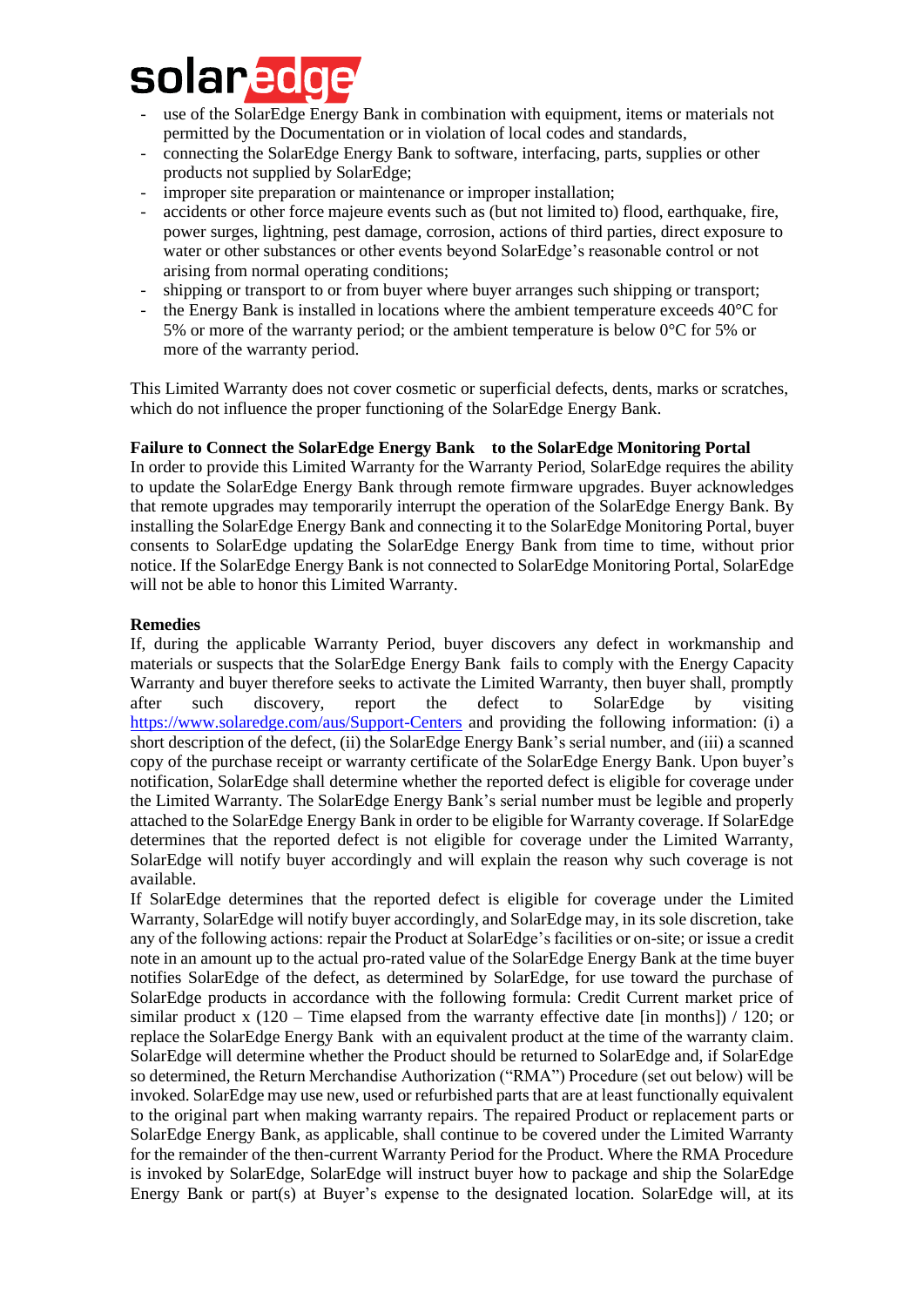

expense and sole discretion, either repair or replace the SolarEdge Energy Bank or part(s). SolarEdge will deliver the repaired or replaced SolarEdge Energy Bank or part(s) to buyer at buyer's designated location in countries where SolarEdge has an office and/or there is a significant PV market. For the specific list of countries to which such service is provided, please access https://www.solaredge.com/shipping\_cost\_coverage\_warranty.

SolarEdge will bear the cost of such shipment, including shipping and customs (where applicable) and buyer shall bear any applicable value added tax. SolarEdge may elect to ship replacement SolarEdge Energy Bank and/or part(s) prior to receipt of the SolarEdge Energy Bank and/or part(s) to be returned to SolarEdge as per the above. All costs, including, without limitation, labor, travel and boarding costs of SolarEdge service personnel or others that are incurred for labor relating to repairs, uninstalling and reinstalling of SolarEdge Energy Bank on-site, as well as costs related to buyer's employees and contractors repair or replacement activities, are not covered by the Limited Warranty and, unless otherwise agreed in writing in advance by SolarEdge, shall be borne by the buyer.

#### **Limitation of Liability**

THE LIMITED WARRANTIES SET OUT HEREIN ARE IN LIEU OF ANY OTHER WARRANTIES WITH RESPECT TO THE PRODUCTS PURCHASED BY BUYER FROM SOLAREDGE, WHETHER EXPRESS OR IMPLIED, WRITTEN OR ORAL (INCLUDING ANY WARRANTIES OF MERCHANTABILITY OR FITNESS FOR A PARTICULAR PURPOSE), ALL OF WHICH ARE EXPRESSLY EXCLUDED TO THE FULLEST EXTENT PERMITTED BY APPLICABLE LAW.

SOLAREDGE SHALL NOT BE LIABLE FOR ANY CONSEQUENTIAL, INCIDENTAL, INDIRECT, SPECIAL, EXEMPLARY OR PUNITIVE DAMAGES ARISING OUT OF OR RELATED TO THIS LIMITED WARRANTY, REGARDLESS OF THE FORM OF ACTION AND REGARDLESS OF WHETHER SOLAREDGE HAS BEEN INFORMED OF, OR OTHERWISE MIGHT HAVE ANTICIPATED, THE POSSIBILITY OF SUCH DAMAGES. SOLAREDGE'S LIABILITY ARISING OUT OF A CLAIM UNDER THIS LIMITED WARRANTY SHALL NOT EXCEED THE AMOUNT PAID FOR THE SOLAREDGE ENERGY BANK UNDERLYING BUYER'S WARRANTY CLAIM.

#### **Limitation on Use**

The SolarEdge Energy Bank is not intended for use as a primary or backup power source for lifesupport systems, medical equipment, or any other use where the SolarEdge Energy Bank's failure could lead to injury to persons or loss of life or catastrophic property damage. SolarEdge disclaims any and all liability arising out of any such use of the SolarEdge Energy Bank. Additionally, SolarEdge reserves the right to refuse to service Products used for these purposes and disclaims any and all liability arising out of SolarEdge's service or refusal to service the Products in such circumstances.

Claims by buyer that go beyond the warranty terms set out herein, including claims for compensation or damages, are not covered by the Limited Warranty, insofar as SolarEdge is not subject to statutory liability. Eventual claims in accordance with the law on product liability remain unaffected.

Coverage under the Limited Warranty is subject to buyer complying with the foregoing notification requirements and cooperating with SolarEdge's directions. SolarEdge's sole obligation and buyer's exclusive remedy for any defect warranted hereunder is limited to those actions expressly stated above. Such actions are final and do not grant any further rights, in particular with respect to any claims for compensation.

Unless otherwise specified in an executed Agreement with SolarEdge, the Limited Warranty and related provisions set out herein are subject to SolarEdge's General Terms and Conditions, including, without limitation, the provisions thereof, which relate to disclaimer of warranties, limitation of liability and governing law and jurisdiction.